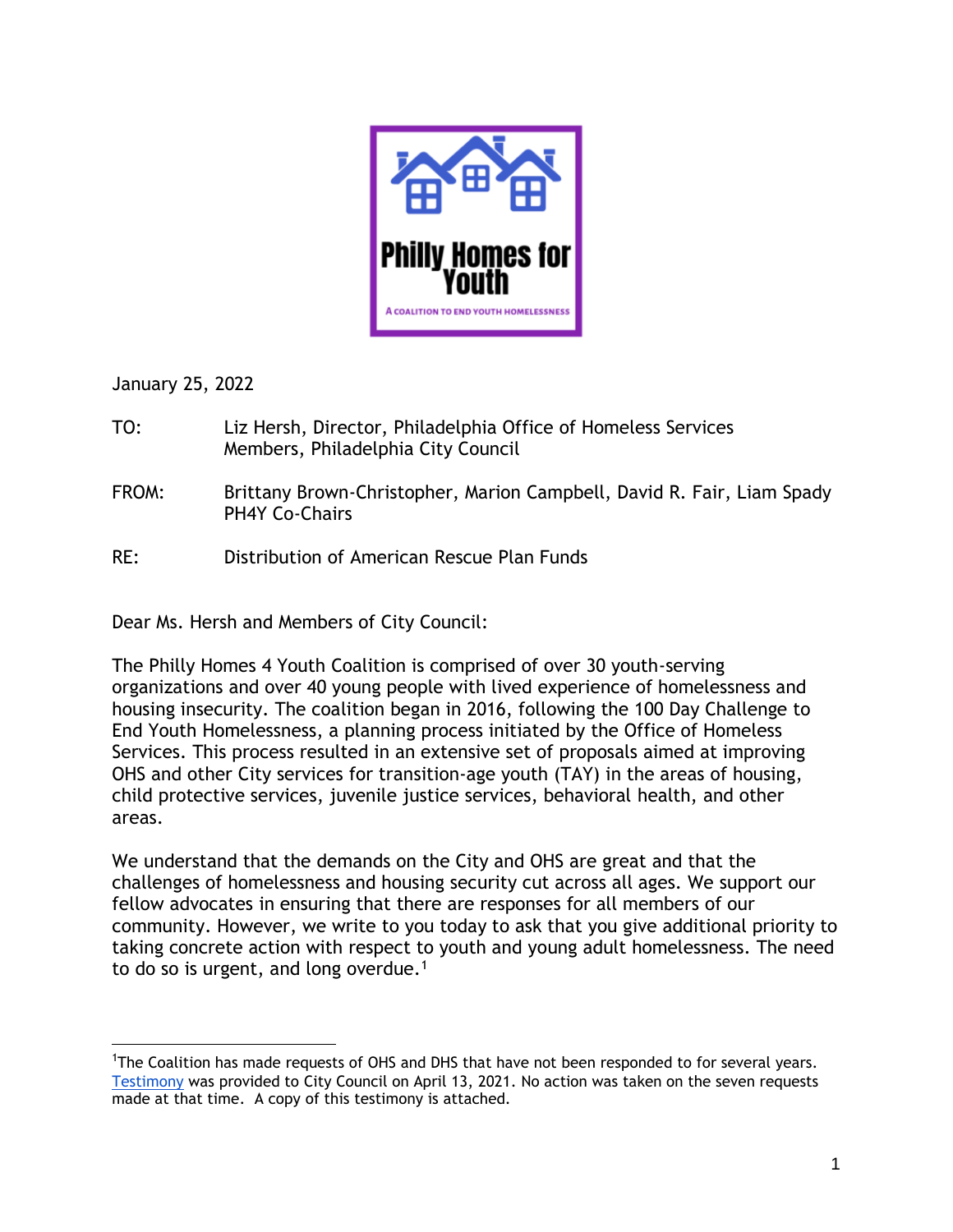Addressing youth and young adult homelessness is among the most effective ways we can prevent long term and chronic adult homelessness.<sup>2</sup> By helping young people gain stability and security as they make the transition to adulthood, we are investing in their potential to contribute and be secure in adulthood. We appreciate that OHS has been open to discussion with us, but it is time that you take the concrete actions described below to demonstrate a meaningful commitment to youth and young adults.

# **1. Background**

#### **a. Youth and Young Adult Homelessness and Housing Insecurity in Philadelphia**

Youth and young adult homelessness and housing insecurity is a crisis for the Philadelphia community, and this crisis has only worsened during the pandemic. This crisis has impacted Black, Latinx, and LGBTQ youth the hardest. While we know that the current available data significantly underestimates the scope of the problem, it nonetheless shows that transition aged youth between ages 18 and 24 make up at least 9% of the homeless population that the OHS is serving or is aware of.<sup>3</sup> Because of the lack of youth/young adult-specific services, and given the challenges that discourage young adults to present at adult shelters, we believe these numbers are much higher.

Adolescence and young adulthood represent critical developmental periods. Every day young people experience homelessness and housing insecurity is a missed opportunity to support healthy development and ensure that all young people can reach their full potential.<sup>4</sup> To address the problem of youth and young adult homelessness and housing insecurity a targeted plan is needed that considers the special strengths, characteristics, and needs of this age group. We ask that Philadelphia begin this approach through a targeted use of American Rescue Plan funds.

# **b. American Rescue Plan Funds**

Philadelphia will be receiving \$42,007,561 in a one-time allocation from the American Rescue Plan as HOME-ARP funds. These funds can serve individuals who are homeless and who are at risk of homelessness as well as those who are at greatest risk of housing instability.<sup>5</sup>

 $^2$  In this document we will focus on transition-aged youth, or TAY, who are young people roughly ages 18 to 24 or 26.

<sup>&</sup>lt;sup>3</sup> OHS reported that there were 1350 individuals who were ages 18-24 served by OHS in FY 2021. This is 9% of the adult population. FY 2021 Data Snapshot, Office of Homeless Services: [http://philadelphiaofficeofhomelessservices.org/wp-content/uploads/2021/10/FY2021-Data-](http://philadelphiaofficeofhomelessservices.org/wp-content/uploads/2021/10/FY2021-Data-Snapshot.pdf)[Snapshot.pdf](http://philadelphiaofficeofhomelessservices.org/wp-content/uploads/2021/10/FY2021-Data-Snapshot.pdf)

<sup>&</sup>lt;sup>4</sup> [M](https://voicesofyouthcount.org/wp-content/uploads/2018/08/VoYC-Youth-Count-Brief-Chapin-Hall-2018.pdf)issed [Opportunities, Counting Youth Experiencing Homelessness in America](https://voicesofyouthcount.org/wp-content/uploads/2018/08/VoYC-Youth-Count-Brief-Chapin-Hall-2018.pdf) (Chapin Hall 2018).

<sup>&</sup>lt;sup>5</sup> Eligible individuals include: Homeless, as defined in section 103(a) of the McKinney-Vento Homeless Assistance Act [\(42 U.S.C. 11302\(a\);](http://uscode.house.gov/quicksearch/get.plx?title=42§ion=11302) (2) At-risk of homelessness, as defined in section 401(1) of the McKinney-Vento Homeless Assistance Act [\(42 U.S.C. 11360\(1\);](http://uscode.house.gov/quicksearch/get.plx?title=42§ion=11360) (3) Fleeing, or attempting to flee,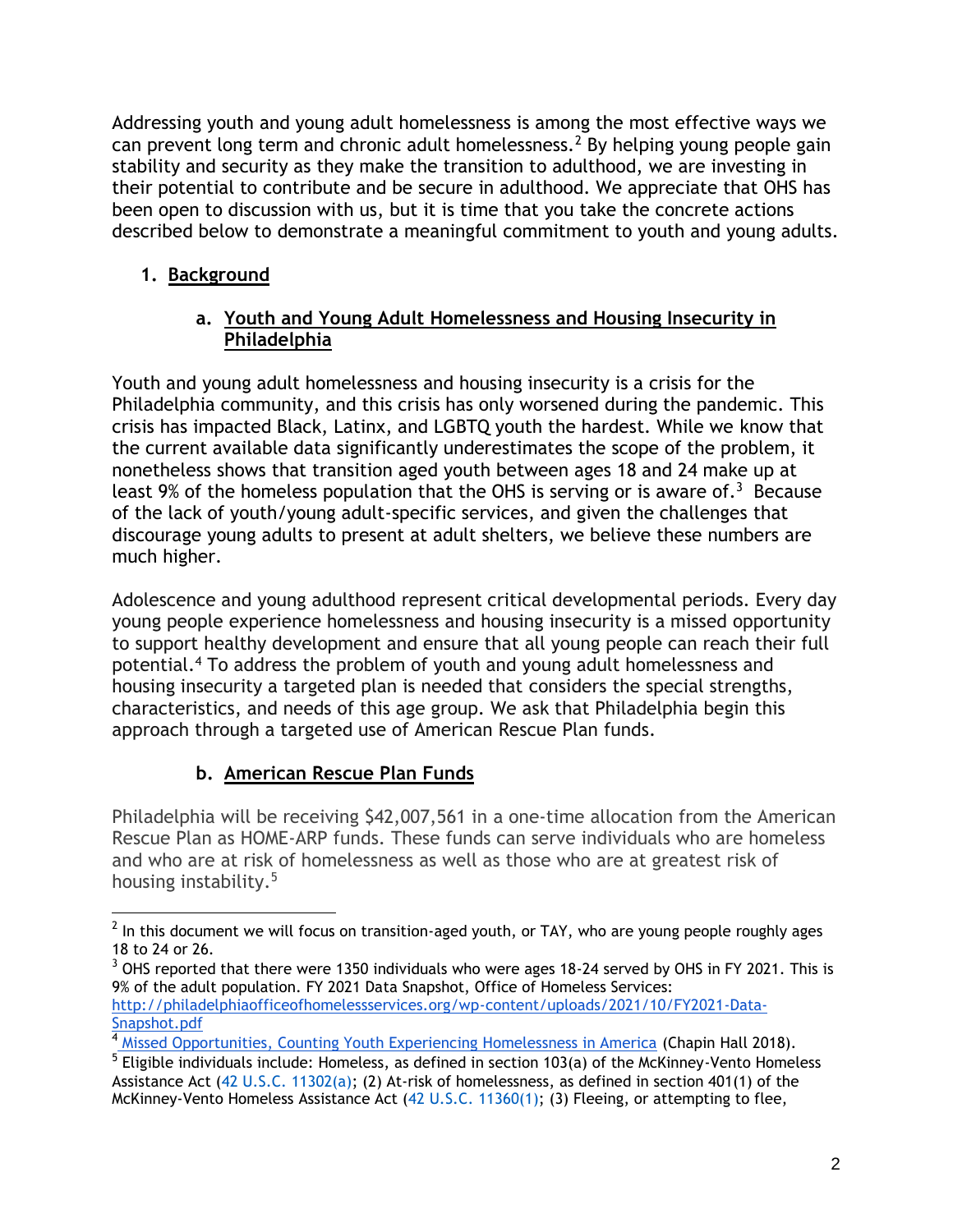The HOME-ARP funds can be used for the four following activities to help people who are homeless, at risk of homelessness and vulnerable populations who are at the greatest risk of housing instability:

- Production or Preservation of Affordable Housing
- Tenant-Based Rental Assistance (TBRA)
- Supportive Services, including services defined at [24 CFR 578.53\(e\),](http://www.ecfr.gov/cgi-bin/text-idx?node=pt24.3.578&rgn=div5#se24.3.578_153) homeless prevention services, and housing counseling.
- Purchase and Development of Non-Congregate Shelter. These structures can remain in use as non-congregate shelter or can be converted to: 1) emergency shelter under the Emergency Solutions Grant program; 2) permanent housing under the Continuum of Care; or 3) affordable housing under the HOME Program.<sup>6</sup>

Supportive services are defined broadly and include services that "assist program participants [to] obtain and maintain housing."<sup>7</sup> Eligible costs include: needs assessment, moving costs, case management (including service connection and coordination), child care, education services, employment services, food, housing search and counseling services, legal services, life skills training, mental health services, outpatient health services, outreach services, substance abuse treatment services, transportation, utility deposits, direct provision of services.<sup>8</sup>

#### **2. Requests to Advance a Proactive Approach to Addressing Youth and Young Adult Homelessness and Housing Insecurity**

As noted above, the following are actions we request OHS take to establish a meaningful and concrete approach to preventing and addressing youth and young adult homelessness and housing insecurity.

# **a. Establish Targets for ARP Fund Usage**

We ask that OHS establish a goal of using at least 20 percent of the ARP funds for targeted programming and supports for transition-aged young people who are homeless, at risk of homelessness, and are at the greatest risk of housing instability.

#### **b. Include Specific Activities in the RFP that Have Been Identified as High Need and Effective Practices**

domestic violence, dating violence, sexual assault, stalking, or human trafficking, as defined by the Secretary: (4) In other populations where providing supportive services or assistance under section 212(a) of the Act [\(42 U.S.C. 12742\(a\)](http://uscode.house.gov/quicksearch/get.plx?title=42§ion=12742)) would prevent the family's homelessness or would serve those with the greatest risk of housing instability;(5) Veterans and families that include a veteran family member that meet one of the preceding criteria.

<sup>6</sup> https://www.hud.gov/program\_offices/comm\_planning/home-arp

 $7$  24 CFR 578.53(a).

<sup>8</sup> 24 CFR 578.53 (e)(eligible costs); *see also* [HOME-ARP Program Fact Sheet: Supportive Services.](https://www.hud.gov/sites/dfiles/CPD/documents/HOME-ARP-Supportive-Services-Fact-Sheet.pdf)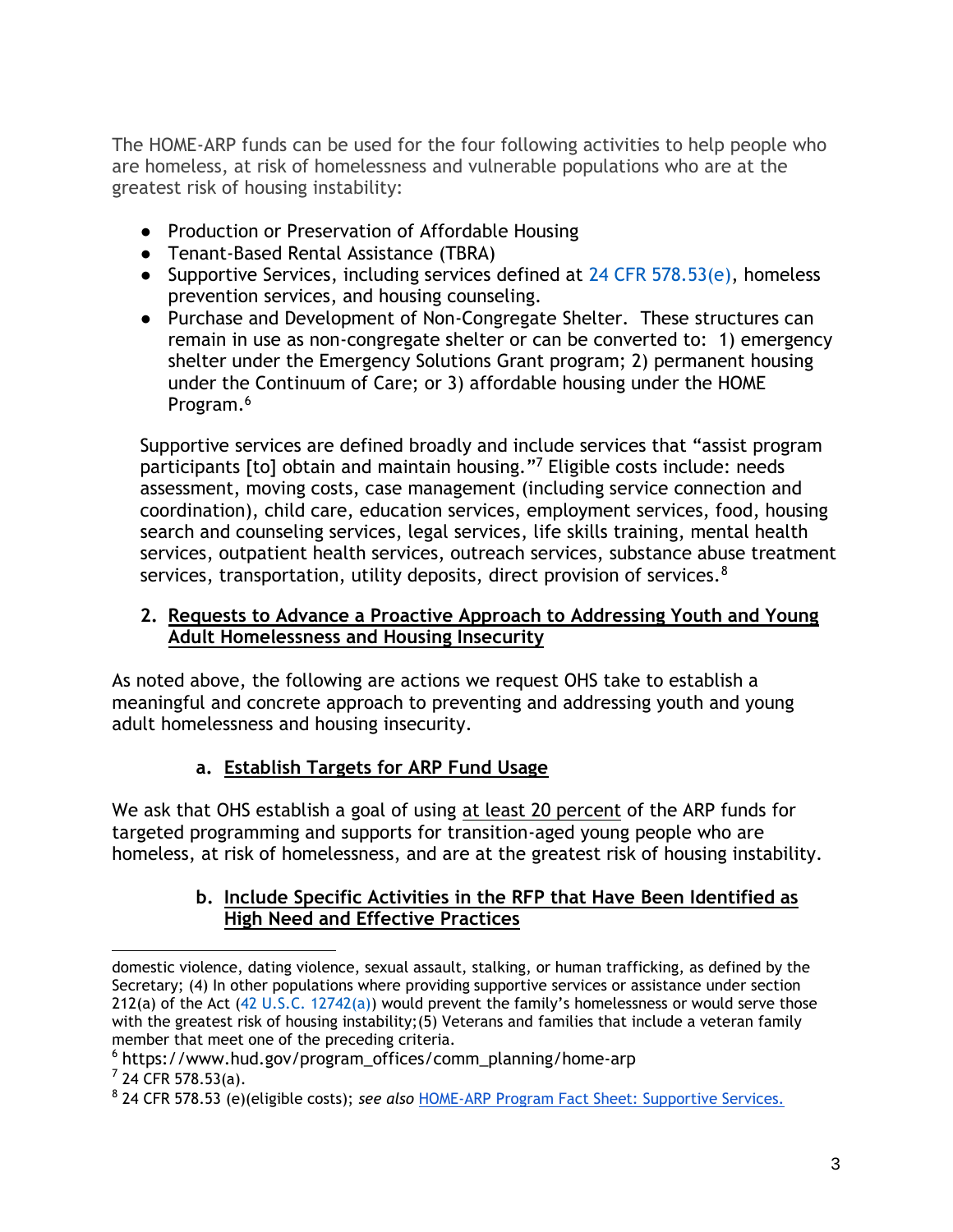We ask that the HOME-ARP RFP(s) that are issued during this period include the specific activities listed below. These activities reflect research on best practices and the urgent needs identified by the Coalition.

#### **Activity 1: Development of a Specific Program for Recruitment, Retention, and Support of Landlords Willing to Rent to Transition-Aged Youth**

The program should at least include funds for at least two full time staff, signing bonuses for landlords, repairs, landlord/tenant mediation, and support and skills development for renters.<sup>9</sup>

#### **Activity 2: 4 Additional Youth Navigators and 1 Supervisor for Navigators**

Youth navigators are advocates with lived experience who help young people connect with the supports and services that they need. Navigators guide and support youth to successfully transition from homelessness to stable housing through individualized and strength-based services, often using a peer support model.

#### **Activity 3**: **Provision of Funds for Rental Assistance and Costs Related to Acquiring and Maintaining Housing**

Programming should provide funds in at least four areas:

- Full and shallow rent subsidy that is paired with financial management assistance.
- Move-In Funds (First/Last/Deposit/Application Fees).
- Flexible funds to secure or maintain housing or prevent homelessness.<sup>10</sup>
- Funds for ID and other vital documents.
- Commit to sustainable funding for tenant-based rental assistance targeted to TAY.

#### **Activity 4: Flexible Funds for Prevention Services and Supportive Services that are Critical to Housing Security**

Applicants should be able to apply for funds for the following supportive services that are targeted at TAY and have been identified as critical to housing security. All of these activities are included in HUD's description of allowable activities for HOME-ARP funds:

- Homelessness prevention services.
- Specialized TAY case management (including for special populations such as parenting youth, LGBTQ youth, youth with behavioral health needs).
- Transportation, including public transportation and supports that would enable driving.
- Childcare.

<sup>&</sup>lt;sup>9</sup> We understand that OHS is currently providing some of these supports, including repair funds. We believe recruiting and retaining landlords for TAY will require a more targeted and concentrated approach through a program

 $10$  Examples include but are not limited to: paying a "host" for housing, paying rent in a Supervised Independent Living unit for a youth who has aged out of foster care.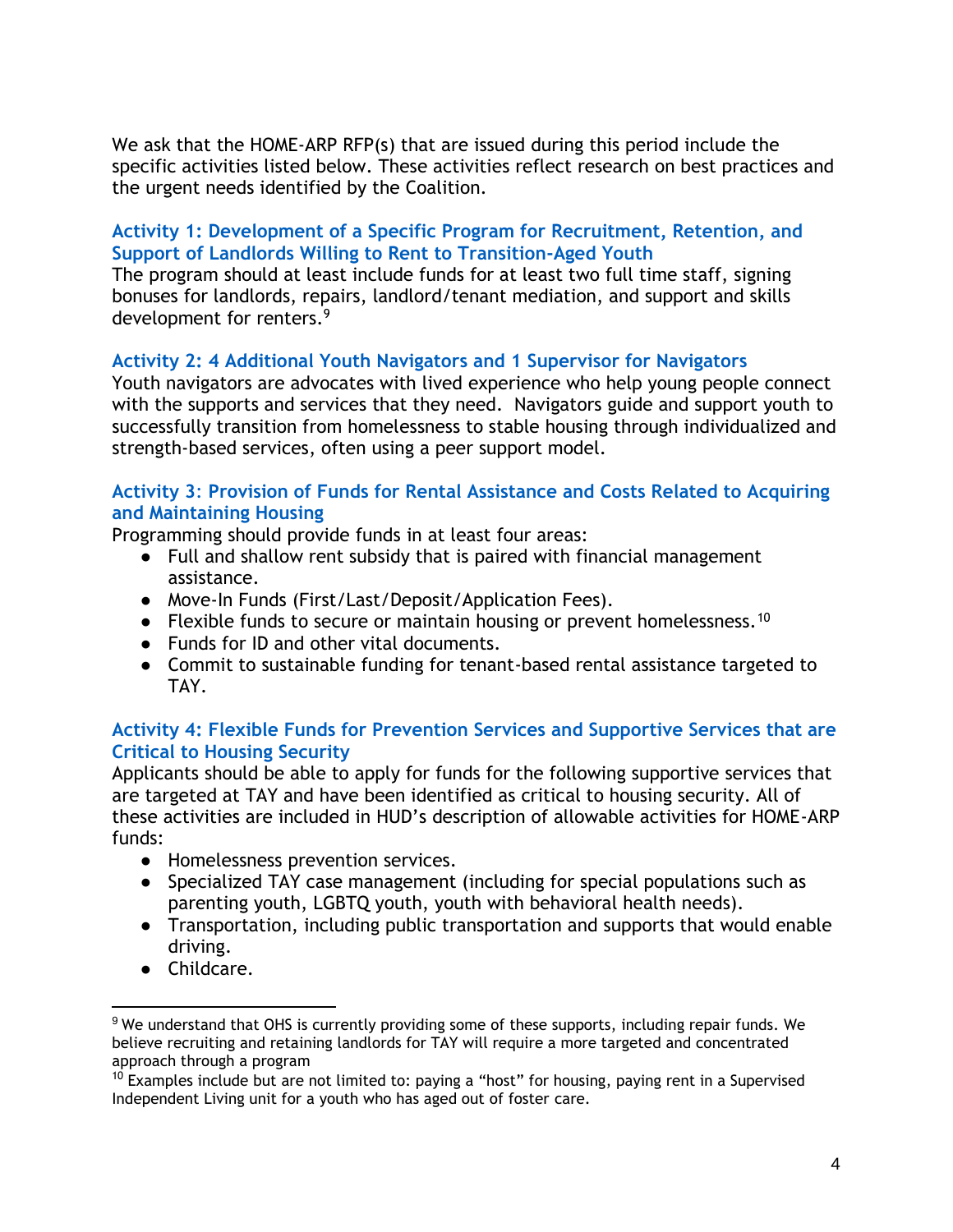- Mental health services designed for TAY (including innovative models).
- Employment support.
- Education support.
- Community engagement.
- Crisis services
- Peer support services
- Training for housing program agencies on Positive Youth Development and youth homelessness

#### **Activity 5: Programming to Support Special Populations at Greatest Risk of Housing Instability**

Applicants should be able to apply for any of the above programming or funds for special subpopulations of TAY who are at high risk for housing instability, including, but not limited to:

- Expectant and parenting young people.
- LGBTQ+ young people.
- Young people with behavioral health needs.
- Young people with experience in the child welfare or juvenile justice system.
- Young people with immigration challenges.
- Young people in need of crisis supports, such as drop-in centers.

# **Activity 6: Acquisition of Permanent Affordable Housing for TAY**

We hope that housing developers will include TAY in any general projects but recommend that this specific category be included in the RFP to encourage a targeted approach.

#### **c. Award Increased Points in the Scoring of Responses to the RFP for Programming Targeted at Youth and Young Adults**

We understand that all providers are not in the position to do programming just for transition aged youth but have the interest in serving this population in their general programming and gaining expertise in this area. We ask that OHS award applicants who agree to target transition aged youth within their programming be given additional points when their response is scored to encourage the growth of providers willing and capable of serving transition aged youth.

- cc: Members of the Philly Homes 4 Youth Coalition Vanessa Garrett-Harley, Acting Managing Director Eva Gladstein, Deputy Mayor for Health and Human Services Jessica Shapiro, Acting Deputy Mayor, Office of Children and Families
- Encl. April 13, 2021 to City Council Committee on Fiscal Stability and Intergovernmental Cooperation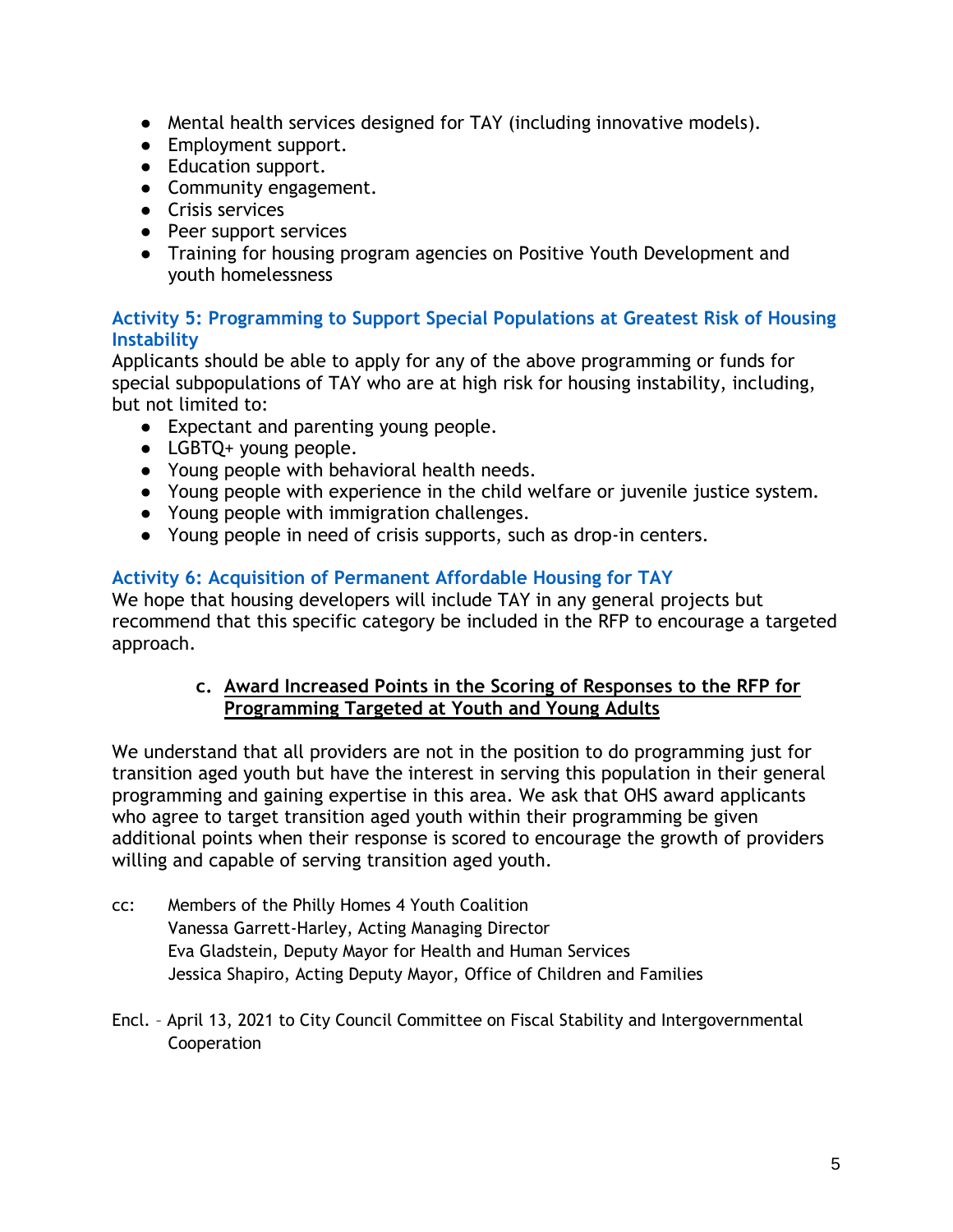

# **TESTIMONY Philadelphia City Council Committee on Fiscal Stability and Intergovernmental Cooperation Tuesday, April 13, 2021**

Good afternoon Councilmembers Domb and Bass, and members of the Committee. Thank you for the opportunity to provide testimony on behalf of the Philly Homes 4 Youth Coalition, which represents 30 youth-serving agencies as well as a number of youth and young adults with lived experience of homelessness.

According to the Pennsylvania Dept. of Education, in 2019, there were almost 8,000 students in Philadelphia public schools who were homeless – and 2 out of 3 of them were "either living doubled up with friends or relatives, living in places not fit for human habitation, or living on the street." A 2020 survey conducted by the University of Pennsylvania found that among youth in foster care – that is, youth under the protection of the government – 43 percent "reported COVID-19 as having a negative impact on their living situation." Over 7 percent were living on the street at the time they were surveyed.

We're sure we don't need to tell you that youth homelessness is a crisis for the Philadelphia community, and it's one that has only worsened during the pandemic. Also, at a time of increased understanding and recognition of the special challenges facing disenfranchised communities, it is important to recognize that most homeless youth in Philadelphia are Black and Latinx, and a large percentage of these young people are former foster youth and LGBTQ youth.

Our Coalition appreciates the opportunity to share with you some priorities we hope you will consider in your determination of the use of American Rescue Plan Act funding being provided to Philadelphia. We believe these funds provide a rare opportunity to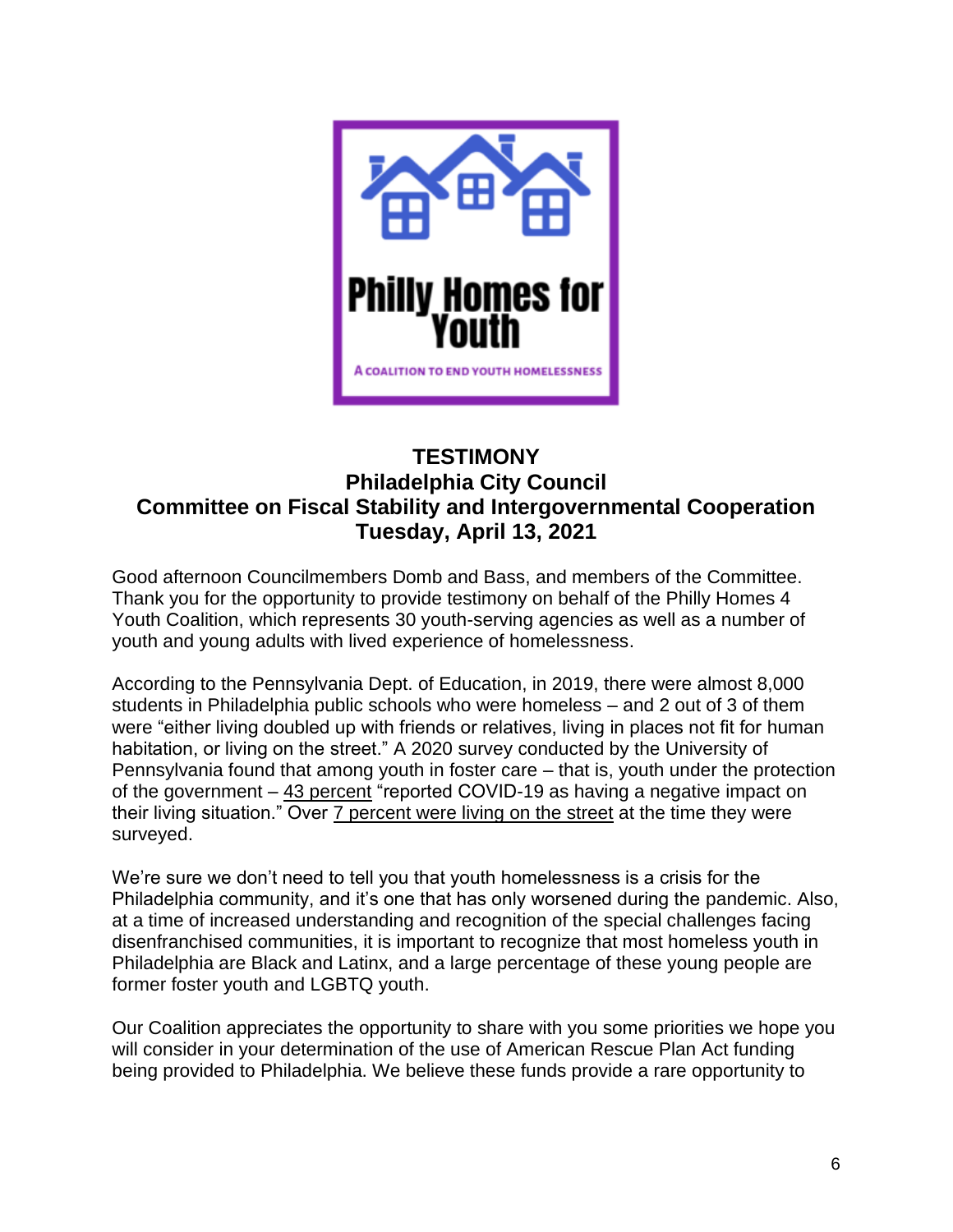make significant progress on the solvable problem of homelessness among young people in Philadelphia.

A meaningful investment in a targeted strategy to prevent youth and young adult homelessness begins with the following seven urgent priorities:

- 1. Philadelphia is one of the few major cities that does not have a **24-hour drop-in center** for homeless youth and young adults. Accessing the variety of youth services available in the city is made unnecessarily difficult, especially for street homeless youth. A drop-in center would allow our organizations to offer their help in a central location trusted by young people, as well as provide basic help such as showers, clothing, food, etc.
- 2. Our city also fails to appropriately help what are called "transition age youth" that is, youth who are aging out of the foster care and juvenile justice systems, several hundred of whom age out every year directly into homelessness. We recommend creating and funding a **Director of Transition Age Youth Services** at the Department of Human Services. Such a role would allow DHS to develop stronger outcome measures and a system for accountability; oversee training and practice improvement at DHS and in the Community Umbrella Agencies; assure that the transition process is followed appropriately; and allow coordination with other systems such as behavioral health, homelessness prevention, and intellectual disabilities that are needed for youth with multisystem concerns.
- 3. Unfortunately, high and mixed caseloads in the Community Umbrella Agency system often interfere with the provision of the intensity of case management and related services required by these youth. Funding is needed to assure that **each** of the city's 10 Community Umbrella Agencies is able to dedicate a minimum of **3 full-time Transition Case Managers** solely to youth 14 and older to assure that they are getting the attention and support necessary for a successful transition from care.
- 4. Also, young people aging out of DHS deserve the case management support of an individual who has expertise in working with and accessing services for transition-aged youth. This is a specialized area of knowledge and skill and we will improve outcomes if we enlist experts to collaborate and plan with young people. Not only will these experts be effective in engaging young people for planning, they can help us maximize the resources we have in the community for young people generally.
- 5. The City currently provides limited support to two critical programs that help transition aged youth, but nonetheless, almost 200 youth leave the foster care system annually without a stable place to live, as does an unknown number of young people leaving the juvenile justice system. We are hopeful that, with American Rescue Act funds, significantly more public funding can be allocated to the *Achieving Independence*  **Center**, operated by Valley Youth House for youth currently in care and out of care, and *LifeSet*, operated by Turning Points for Children, for youth who have left or about to leave care, both of which provide intensive services to youth aging out and youth who have already aged out of the child welfare system. DHS should also increase the age limit for youth in supervised living arrangements, which would reduce homelessness and trauma for this population.
- 6. **Peer support programs** have been proven effective at engaging any consumer and programs benefit from respecting the wisdom and skill that comes from lived experience.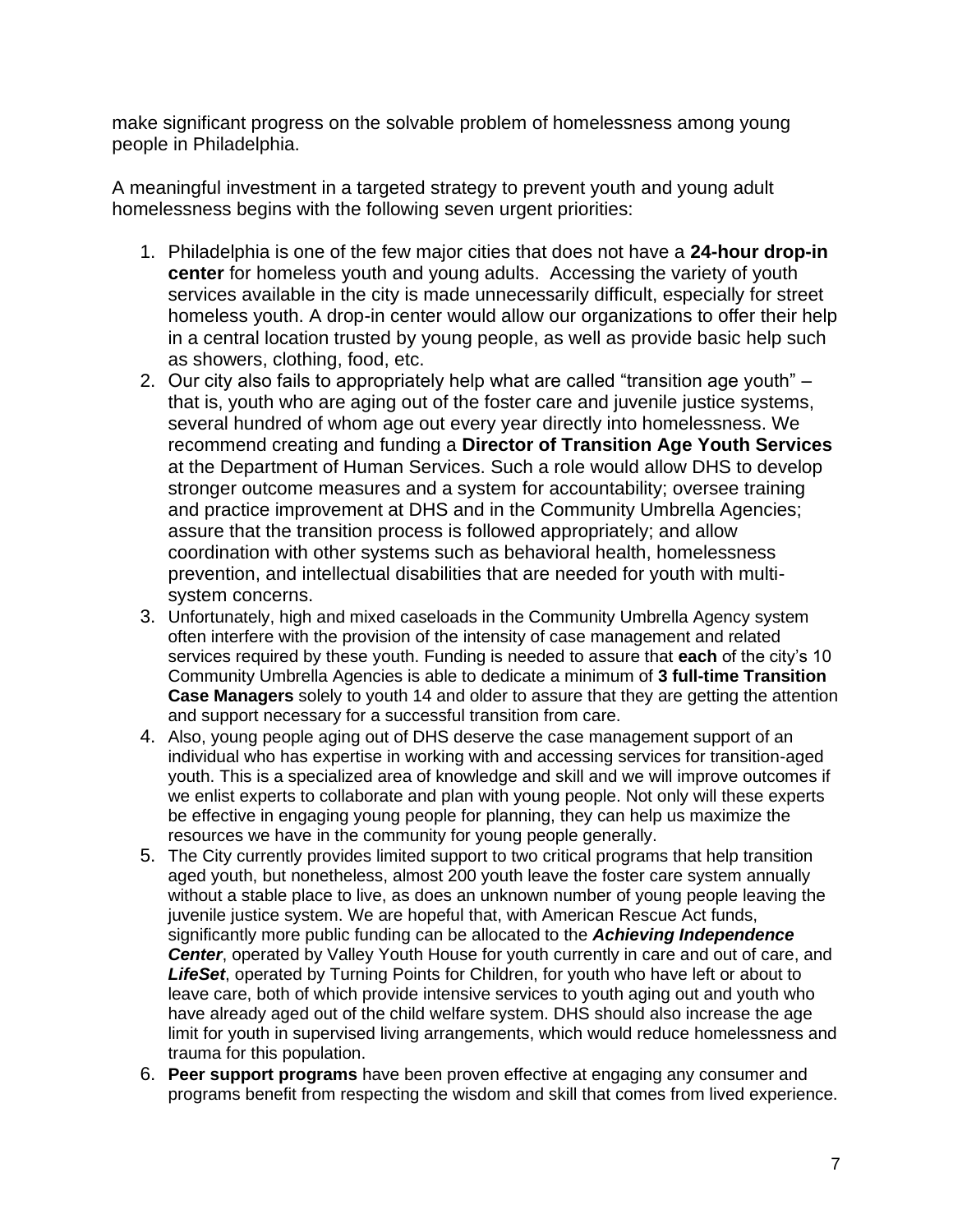We have seen great success in these programs across the country and in Pennsylvania, but they are not available in Philadelphia. A successful effort to attack youth homelessness must engage and listen to young people. To do this it is essential that we start investing in peer support programs as a vital part of our continuum of services.

- 7. While all of these services are critically needed, nothing would alleviate the increasing rates of youth homelessness more effectively than more youthoriented housing. **Providing rental assistance and housing** for this group as they make the transition out of care is foundational, so that young people can make gains in areas such as employment and education and training. Developing a program for young people between ages 21 and 24 that assists with the cost of housing as well as supports young people in achieving their employment, educational, and savings goals will benefit the City by investing in young people at a time when they are making important decisions about their future. Stable housing is vital to achieving all of their goals.
- 8. And finally, we request that American Rescue Plan funds be utilized to r**estore funding for the Philly Homes for Youth Coalition** itself. In its 5-year Roadmap to Homes Strategic Plan, in 2018, OHS identified the Coalition as a partner to "develop a coordinated response to youth homelessness" for the City of Philadelphia, also dedicating a full-time staff position to facilitate the Coalition as well as plan other youth homeless services. In FY19, that staff position was eliminated by OHS and the Coalition was awarded a grant in FY20 to support its planning efforts, but this funding was itself eliminated in FY21. We request that Coalition funding continue to be provided at least while the Roadmap to Homes Strategic Plan is in the process of being implemented.

Attached to my submitted testimony is an extensive list of the goals and accomplishments of the Coalition in its short history.

Thank you for your kind attention and consideration.

**\_\_\_\_\_\_\_\_\_\_\_\_\_\_\_\_\_\_\_\_\_\_\_\_\_\_\_\_\_\_\_\_\_\_\_\_** David R. Fair Deputy Chief Executive Officer Turning Points for Children 415 S. 15<sup>th</sup> Street Philadelphia, PA 19146 [dfair@turningpoints.phmc.org](mailto:dfair@turningpoints.phmc.org) 215-300-7886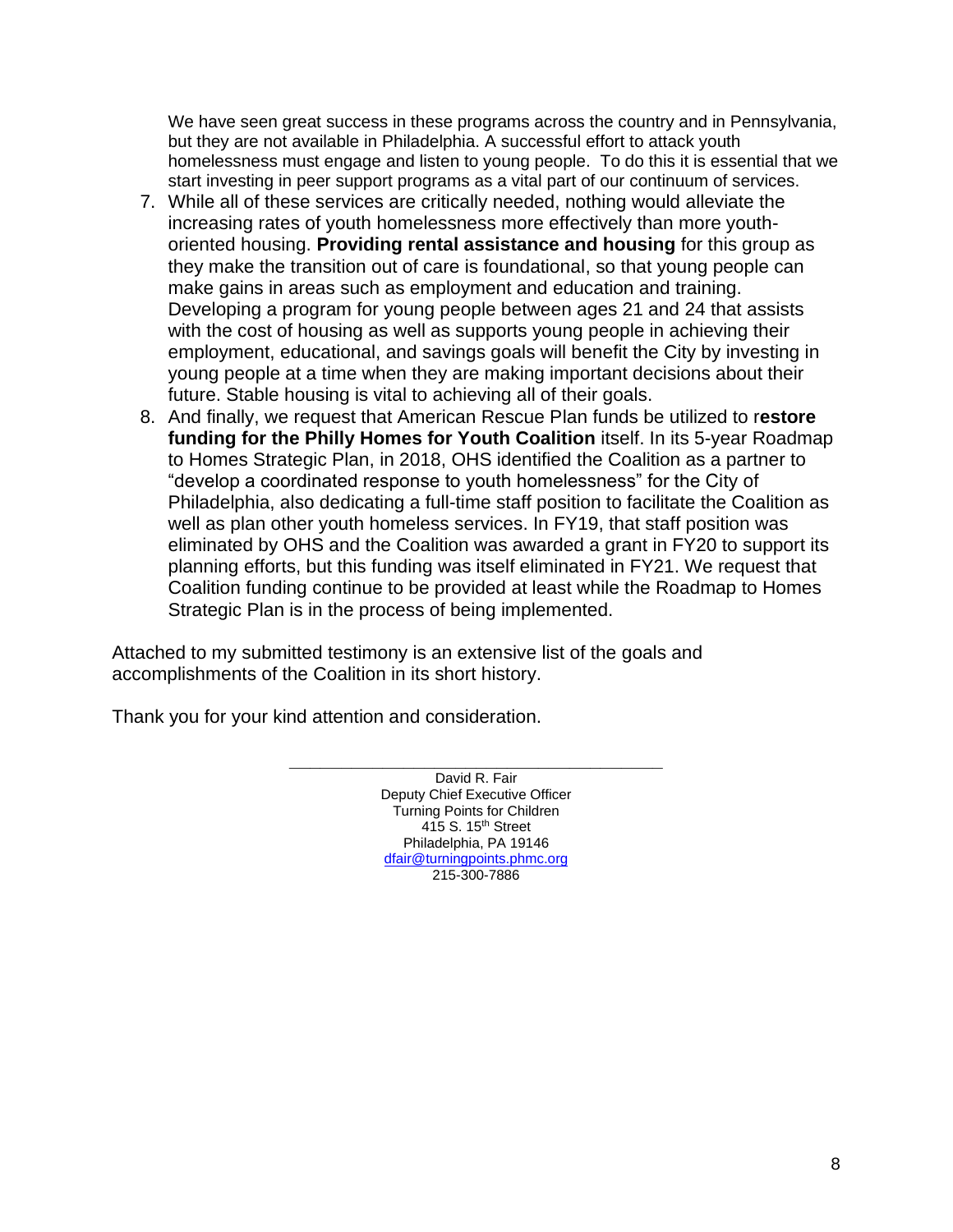# \*\*\*\*\*\*\*\*\*\*\*\*\*\*\*\*\*\*\*\*\*\*\*\*\*\*\*\*\*\*\*\*\*\*\*\*\*\*\*\*\*\*\*\*\*\*\*\*\*\*\*\*\*\*\*\*\*\*\*\*\*\*\*\*\*\*\*\*\*\*\*\*\*\*\*\*\*\*\*\*\*\*\*\*\*\*

#### *Philly Homes 4 Youth Coalition: A History of Partnership and Accomplishment*

In 2016, in an effort to develop the Kenney Administration's response to the urgent issues related to youth homelessness in Philadelphia, the Philadelphia Office of Homeless Services (OHS) engaged the Rapid Results Institute to assist in developing the 100 Day Challenge to End Youth Homelessness.

Facilitated by a newly-created staff position dedicated to planning around youth homelessness in Philadelphia, the 100 Day Challenge involved over 30 provider agencies providing services to homeless youth and young adults; several city agencies, in addition to OHS, including the Departments of Human Services (Dependent and Delinquent youth) and Behavioral Health and Intellectual Disabilities, the Juvenile Probation Office, the Philadelphia Housing Authority, and the Managing Director's Office; the School District of Philadelphia; and the newly-established Young Adult Leadership Committee (YALC), members of which co-chaired the process with the OHS youth homelessness coordinator.

The 100 Day Challenge created several subcommittees to focus on five specific areas where recommendations would be developed. They were:

- Coordinated Entry
- Prevention, including transition planning for dependent and delinquent youth
- Housing
- Mental Health
- Communications

The Coalition members united around an overarching recommendation: that ending youth homelessness in Philadelphia requires an unprecedented level of collaboration and mutual support among city health and human service agencies and private service agencies, as well as support from private sector businesses, the media, academia, other community institutions, and young people with lived experience of homelessness themselves.

In that context, the 100 Day Challenge process unanimously agreed to an extensive array of specific recommendations for immediate and longer-term enhancements to interagency collaboration, policy and practice within various public agencies. Primary among these recommendations were:

- Improvements to DHS policy and practice related to youth transitioning out of foster care, youth eligible for extended care, and youth returning to care;
- Improvements to service planning for delinguent youth in the Juvenile Probation Office and Family Court;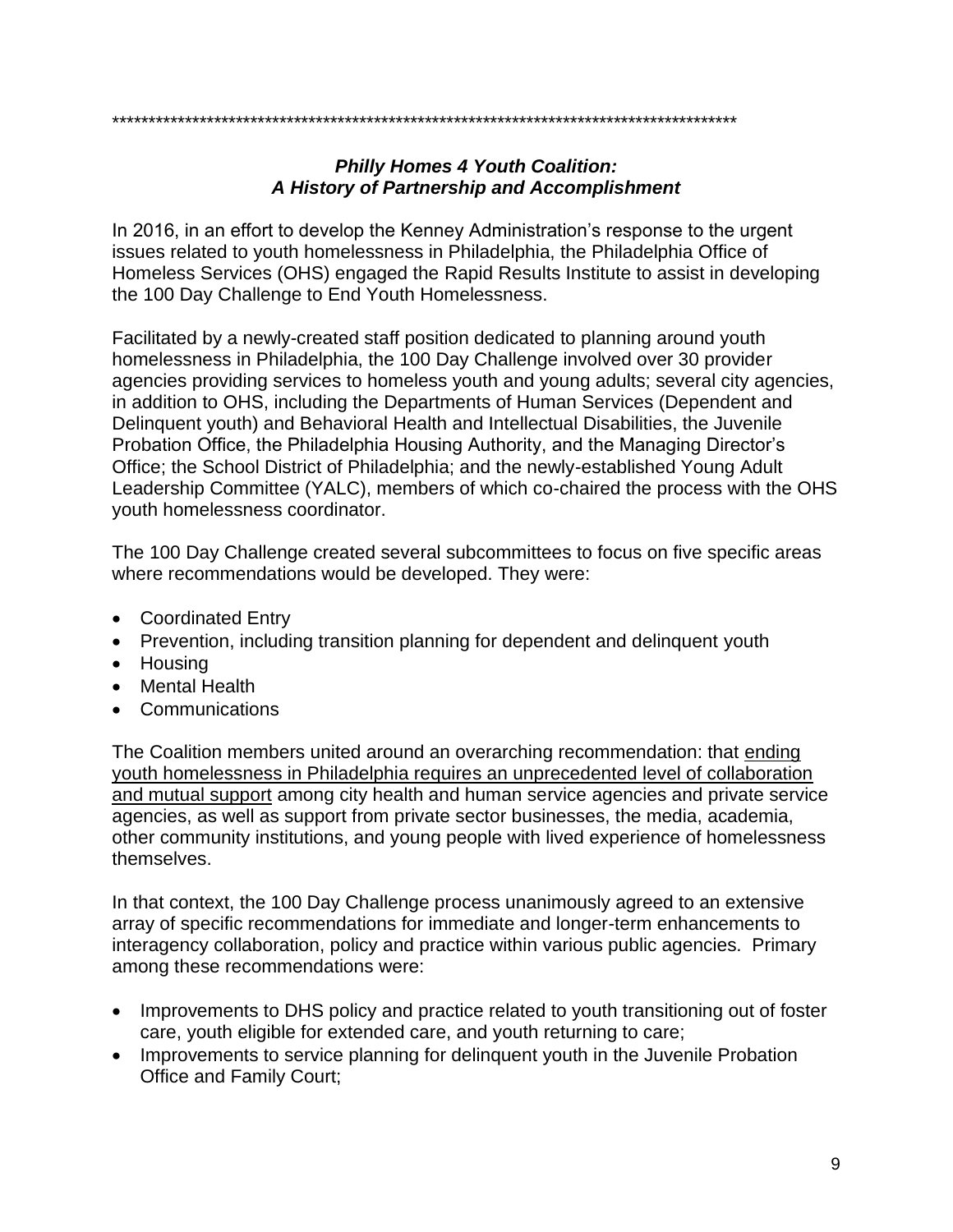- Expansion of the School District's resources to address the needs of the thousands of students who experience homelessness every year (as indicated by the Youth Risk Behavior Survey);
- Initiation of new and flexible access to youth-sensitive mental health, substance abuse, and intellectual disability services;
- Enhanced access to critical documents needed by youth to move toward adulthood, including birth certificates, legal identification, etc.

At the conclusion of the 100 Day Challenge process, the members of the committees agreed that the work of assuring implementation of the recommendations of the Challenge required ongoing planning and advocacy. They unanimously agreed to form the Philly Homes 4 Youth Coalition to continue the partnership with OHS and other city agencies in implementing the recommendations and assuring a robust response to the crisis of homelessness and young adults in Philadelphia. "Charter" member organizations of the new Coalition included:

#### *Coalition Goals and Accomplishments*

The goal of the Philly Homes 4 Youth Coalition is to create a sustainable infrastructure in Philadelphia where every young adult experiencing housing instability can be connected to a safe and stable place to stay and receive the supportive services they need to sustain long-term housing stability, and to implement prevention strategies to reduce the number of young people entering the homeless services system.

In order to affect real change, the coalition proposes for policy and systems change in four key areas: prevention of youth homelessness, coordinated entry and assessment, continuum of housing services, and provision of culturally appropriate support services, including child welfare and behavioral health services. In each area, the Coalition has had several key accomplishments since the coalition's founding:

To help prevent youth homelessness, the coalition has:

- Engaged the Philadelphia Department of Human Services in an intensive effort to improve transition planning for youth exiting foster care. This effort, which has involved representatives both of the Department and youth agencies, is seeking to operationalized an extensive series of recommendations for improved policy/practice for transition planning, extensions of care beyond the age of 18, and resumption of care. DHS established three focused workgroups to work on both policy and practice changes which are expected to begin formal implementation in 2020. As a result, "Preventing youth from aging out of DHS into homelessness" was identified as a 2017 citywide Health and Human Services cabinet goal.
- Improved reentry planning for youth exiting the juvenile justice system by drafting recommendations for improved policy/practice for youth in the delinquent system related to enhancing planning and services while youth are in the system, re-entry planning, and aftercare services.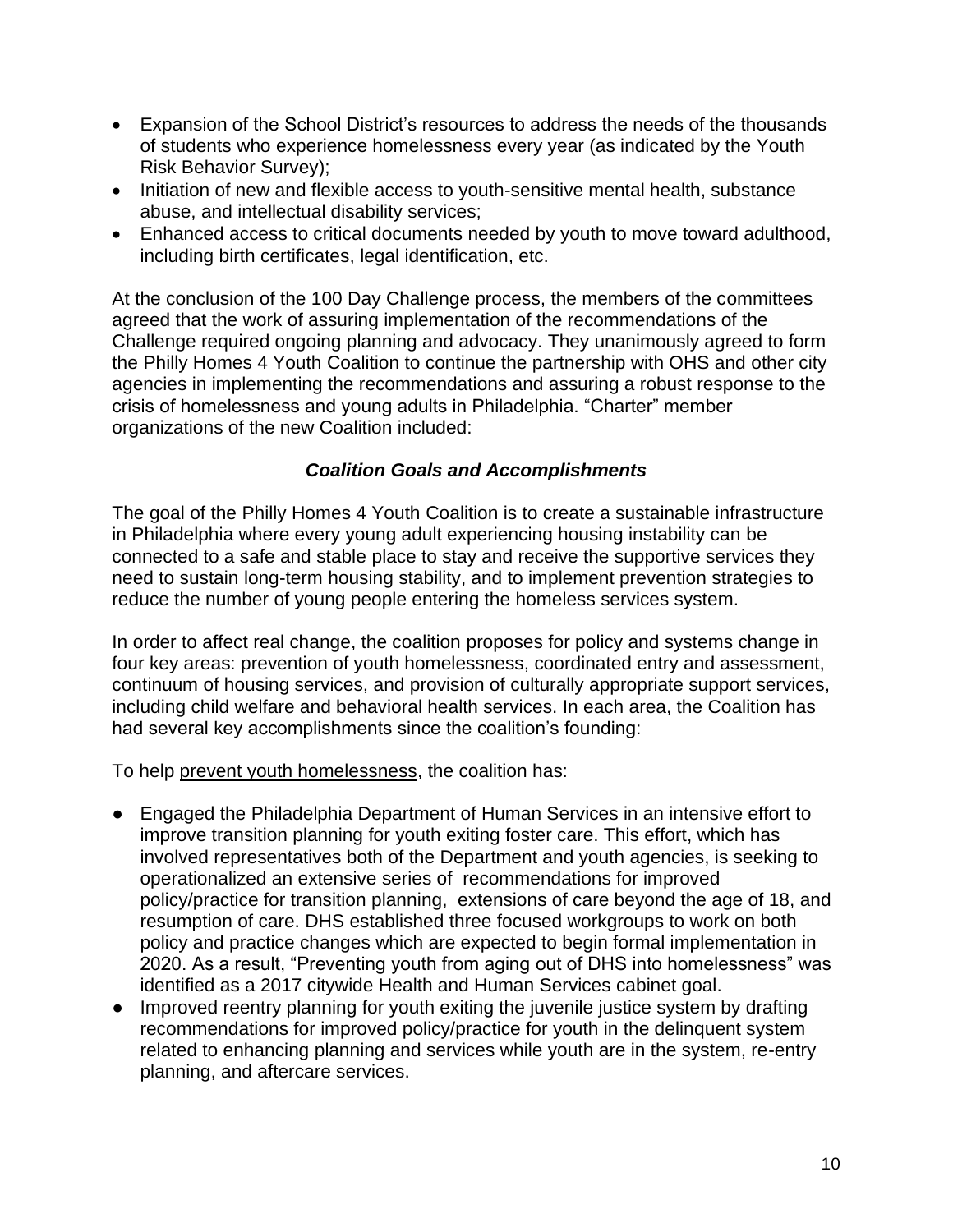- Expansion of human resource and enhanced coordination with Philadelphia schools to identify youth at risk of homelessness and targeting practical supports to keep them in school and address their social challenges.
- Designed and launched an ongoing campaign to help youth obtain vital documents like birth certificates and social security cards, which are critical to efforts to help youth achieve a level of self-sufficiency.
- In addition to the above, PH4Y has proposed an extensive series of recommendations to the Mayor's Health and Human Services Cabinet and the Mayor's Office of Children and Families related to:
	- Establishment of a full-time, permanent staff position in the Managing Director's Office to encourage and oversee integration of youth homelessness activities across all MDO departments;
	- Significant improvement in data collection related to youth homelessness in all city departments, especially the Office of Homeless Services, the Dept. of Human Services, the Dept. of Public Health, the Dept. of Behavioral Health and Intellectual Disability Services; and Juvenile Probation Office/Family Court.
	- Establishment of specialized case management services for youth aging out of the foster care system;
	- Establishment of new and targeted behavioral health services for homeless and housing-unstable youth aged 14-24.
	- Funding of a 24-hour drop-in center for youth who are experiencing housing instability;
	- Establishing a transition and aftercare center for youth experiencing housing instability who are exiting the juvenile justice system;
	- Enhanced coordination with the School District on services to students experiencing housing instability.

Negotiations are ongoing with the Commissioners of the respective city departments on implementation of these recommendations.

To improve the Coordinated Entry & Assessment, the coalition has:

- Launched a pilot of TAY-VI-SPDAT tool, which is now being used in the City's coordinated entry system to assess and prioritize youth experiencing homelessness for placement;
- Utilized youth and provider voices to inform Philadelphia coordinated entry planning system via the launch of the Young Adult Leadership Committee, a youth advisory board with the goal of advising the Board and the Office of Homeless Services on ways to make the system better for youth.
- Ensured that youth know how and where to access services if they experience housing instability and that services are low-barrier and trauma-informed via the Juvenile Law Center's Youth Matters Philly app.

As a result of these efforts, the Office of Homeless Services has established a dedicated Youth Access Point for homeless youth in Philadelphia to seek help and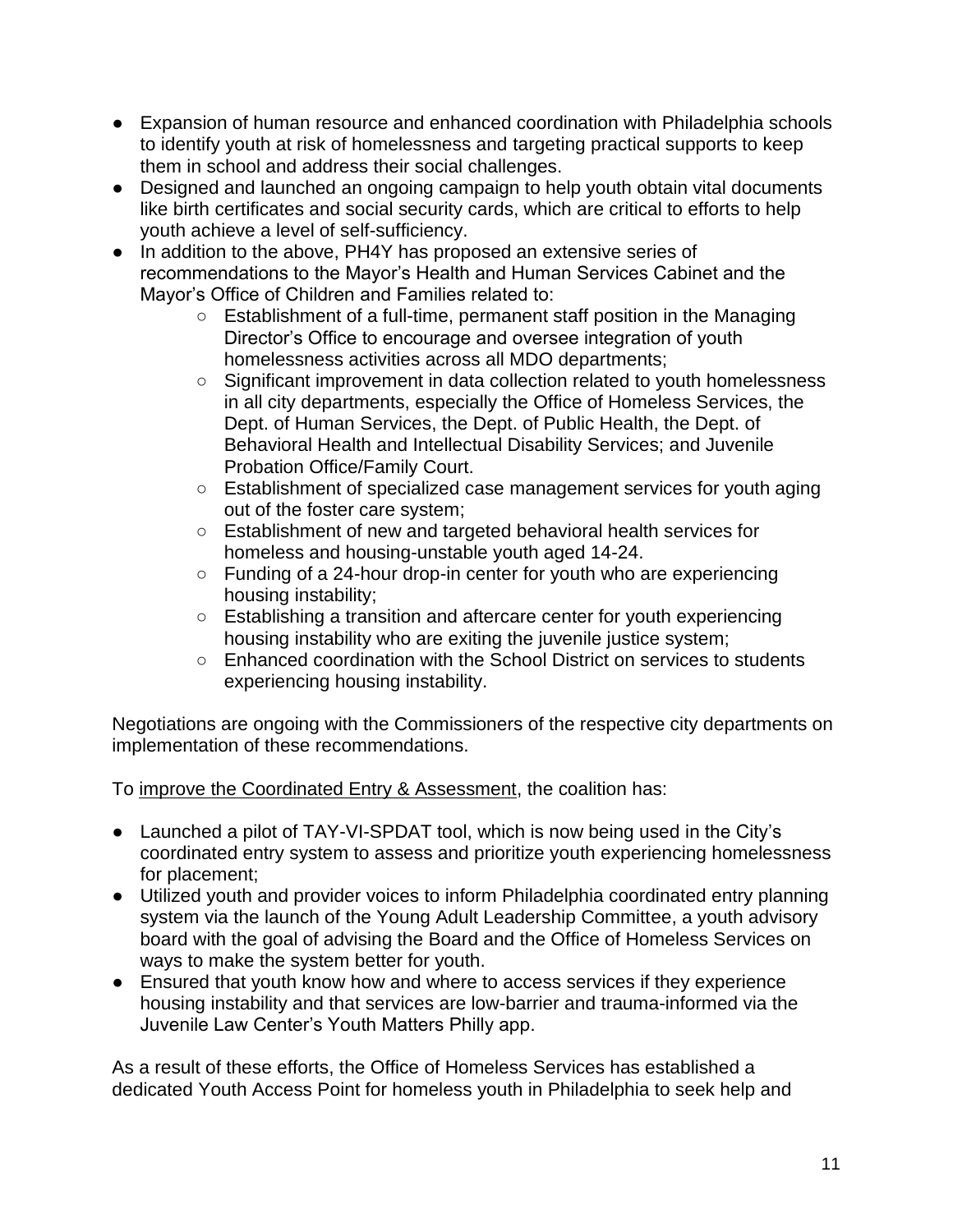continues to support the Young Adult Leadership Committee and included it in its planning and implementation of youth-oriented services. The Coordinated Entry and Assessment Committee was disbanded in 2018, when OHS adopted and implemented its recommendations.

To support the Continuum of Housing Services, the committee has:

- Successfully advocated for an increase in the number of youth-designated housing beds in Philadelphia. A total of 162 beds/units have been added through eight organizations, and an additional 150 are proposed in the Mayor's budget for FY 2021.
- Researched innovative housing models in order to fill gaps in the continuum of services and expand the array of resources available, including host homes, rapid rehousing supports, crisis housing and youth peer specialist outreach teams.
- Improved the quality of services youth receive through all phases of the housing process by equipping staff with tools and training, which was a result of findings compiled from focus groups with youth regarding their experiences.
- Urged the creation and continuous updating of a user-friendly, transparent housing inventory. Established a series of "Operating Principles" for youth-serving organizations, specifying the commitment of adopting agencies to youth-focused and youth-involved service delivery. The Coalition is developing assessment tools for the Principles to help agencies self-assess their responsiveness to and inclusion of youth in their service delivery. Five organizations have agreed to pilot the effort..

To improve Supportive Services, the committee has:

- Actively participated in the annual Youth Count, an extension of the Point in Time Count that allows for a more accurate count of youth experiencing homelessness. Funding for homeless youth services is dependent on this count, and accuracy helps to ensure that the proper resources are directed toward support services.
- Participated in the development of the Youth Matters Philly app and website to make available in a single portal access to the resources needed by youth experiencing homelessness and provide up to date resources.
- Established a series of specific proposals to the Department of Behavioral Health and Intellectual Disability Services, as well as its subsidiary, Community Behavioral Health, to mental health support services for youth being served by the homeless services and child welfare systems by including mental health supportive services in their array of services..
- Increased opportunities for employment training and job opportunities for youth being served by the homeless services and foster care systems through advocacy to Philadelphia Works and other workforce development agencies.

In addition, the coalition co-hosted a Forum on Youth Homelessness in November 2017 for over 100 stakeholders, including Philadelphia Mayor Jim Kenney and City Council members, to highlight findings from Voices of Youth Count study by Chapin Hall. Youth leaders co-moderated the Forum and spoke on panel.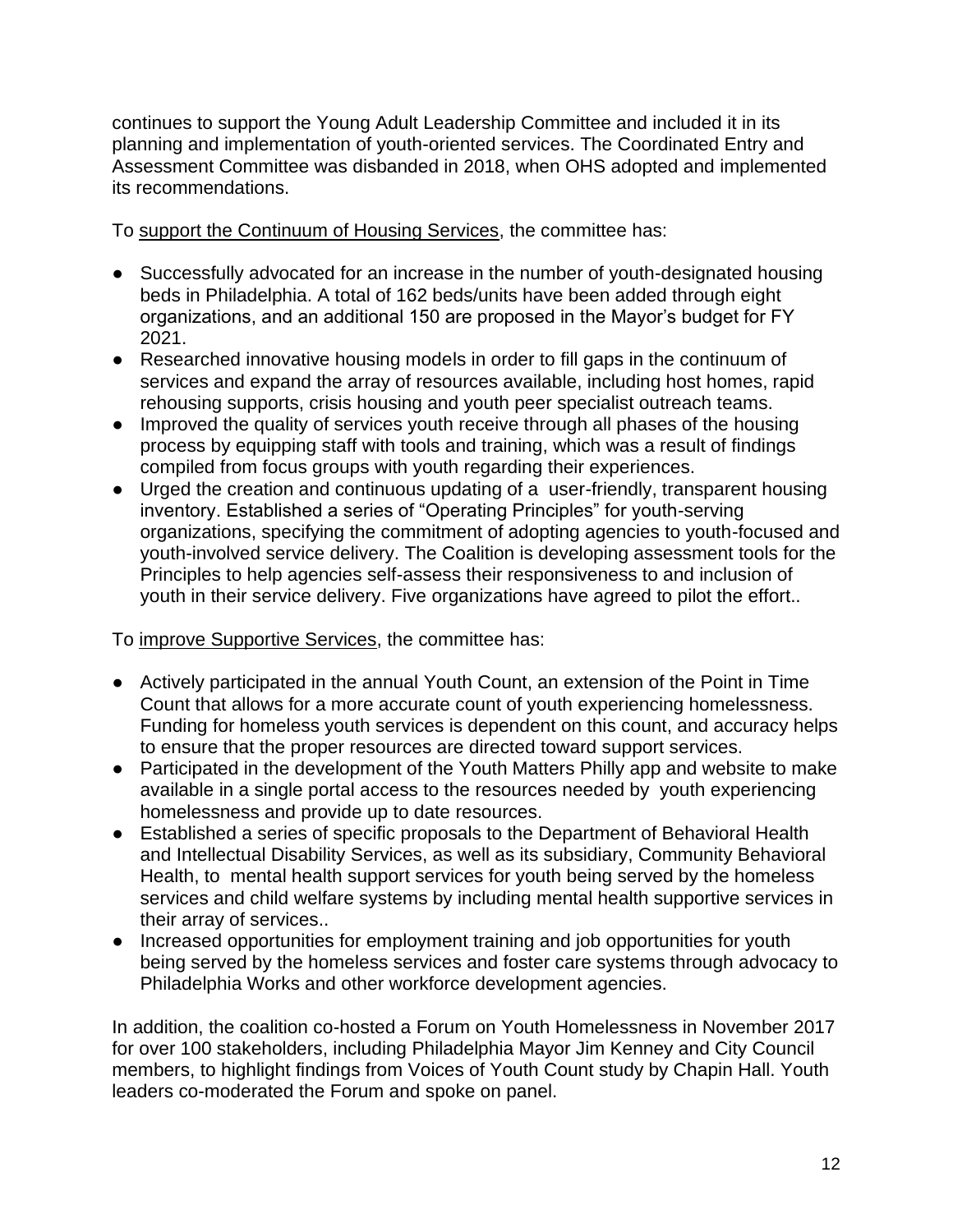# **Current Objectives of the Coalition**

Prevent youth from experiencing homelessness through improved policy and practice, and enhanced resource allocation with a focus on youth exiting public systems of care (schools, child welfare, justice).

- Assure the adoption of the Coalition's full recommendations for policy and practice enhancements for youth exiting foster care.
- Assure the adoption of the Coalition's full recommendations for policy and practice enhancements for reentry planning for youth exiting juvenile justice system.
- Assure the increase in resources in Philadelphia public, charter and privates schools to identify and support youth who are homeless or at risk of homelessness.
- Create family reunification resources and supports for youth experiencing housing instability.

Create a coordinated youth and young adult system in which the system is able to identify, screen and refer youth in need, and youth experiencing housing instability know where and how to access services.

- Identify all youth who are experiencing homelessness and create a system to monitor time to placement.
- Utilize youth voice and provider voice to inform Philadelphia coordinated entry planning.
- Ensure that youth know how and where to access services if they experience housing instability and that services are low-barrier and trauma-informed.

Create a robust continuum of youth-centric solutions for young people experiencing housing instability, including emergency and long-term housing options.

- Increase number of youth designated housing beds.
- Implement innovative housing models in order to fill gaps in the continuum of services and expand the array of resources.
- Improve the quality of services youth receive through all phases of the housing process (from the front door and throughout the continuum), by equipping staff with tools and training.
- Create and maintain a user-friendly, transparent housing inventory.

Provide a comprehensive range of supportive services to support independent living skills development and long-term housing stability for youth experiencing housing instability.

- Create behavioral health support services specifically targeted to youth aged 14-24 who are homeless or at high risk of homelessness.
- Increase opportunities for employment training and job opportunities for youth being served by the homeless services system.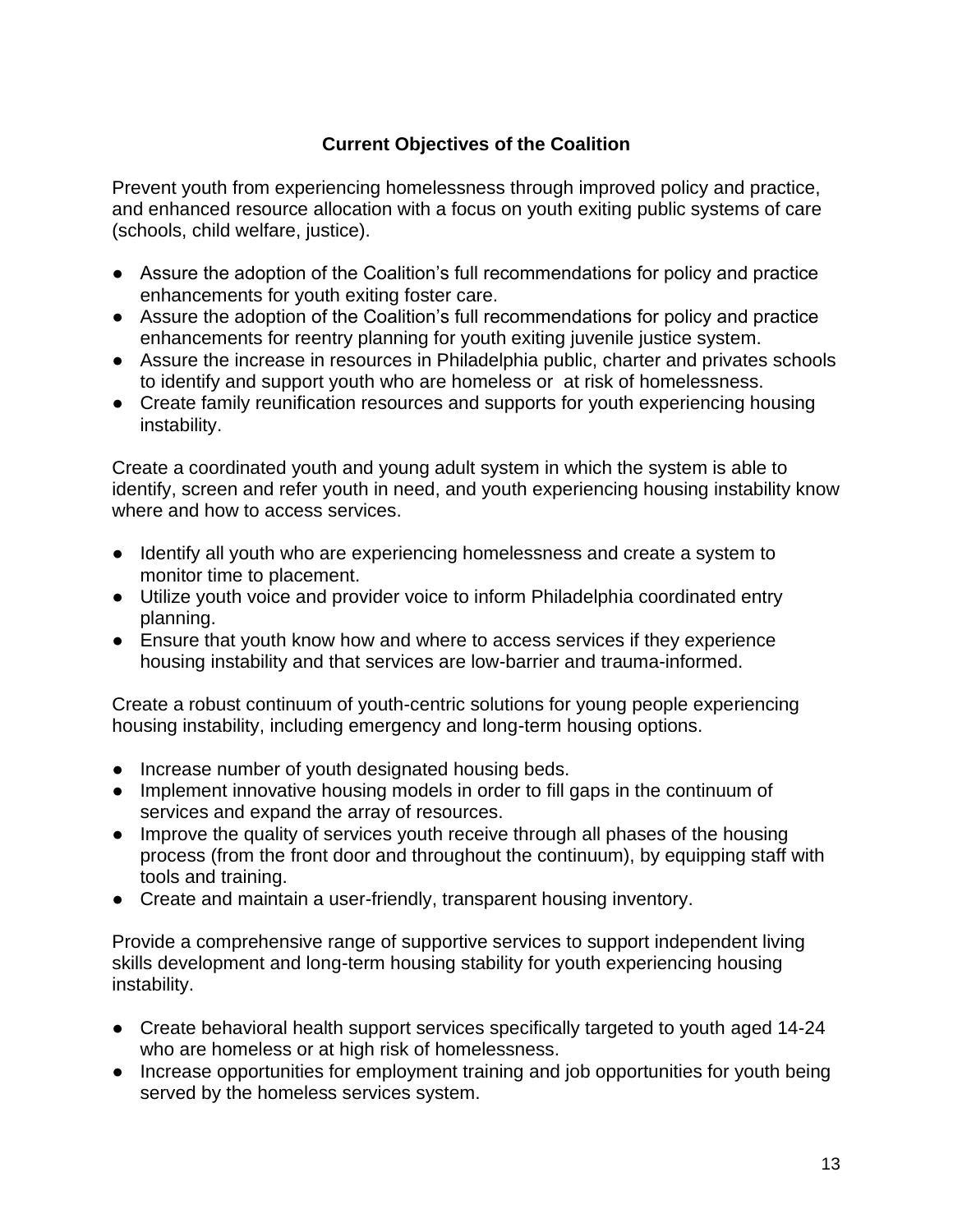- Support educational success and enhance educational opportunities for youth being served by the homeless services system.
- Support independent living skills development opportunities for youth.

#### **Measures of Success**

Prevent youth from experiencing homelessness:

- Improved transition planning for youth exiting foster care and reentry planning for youth exiting juvenile justice system through revision of the DHS Community Umbrella Agency Guidelines in accordance with the recommendations of the Coalition's Prevention Committee, and the creation of training and technical assistance for CUA case managers and DHS staff on their implementation, by June, 2020.
- Enhanced coordination with Philadelphia schools to identify youth at risk of homelessness by hosting regular meetings with School District officials.
- Establishment of an evidence-based "Family Finding" program at OHS to support the reunification of youth experiencing housing instability with family and related supports.

Creation of a coordinated youth and young adult system that meets the needs of youth experiencing homelessness.

- Development of a system to identify all youth who are experiencing homelessness and monitor the time that elapses prior to being housed.
- Improvement the Philadelphia coordinated entry system by publishing annual policy recommendations developed with the input of youth who have gone through that system.
- Promotion of ways to ensure that youth know how and where to access services if they experience housing instability through the Youth Matters Philly app/ website and a dedicated youth homelessness 24-hour hotline.

Creation of a robust continuum of youth-centric solutions to homelessness.

- Increased number of youth designated housing beds by 150 beds by July 1, 2020.
- Implementation of the innovative housing models proposed by the Coalition in 2018- 19 in order to fill gaps in the continuum of services and expand the array of resources, monitor and publish quarterly reports on progress.
- Promotion of the Coalition's "Operating Principles" for youth service providers to ensure that services are youth involved, low-barrier and trauma-informed.

Provision a comprehensive range of supportive services to support independent living skills and long-term stability.